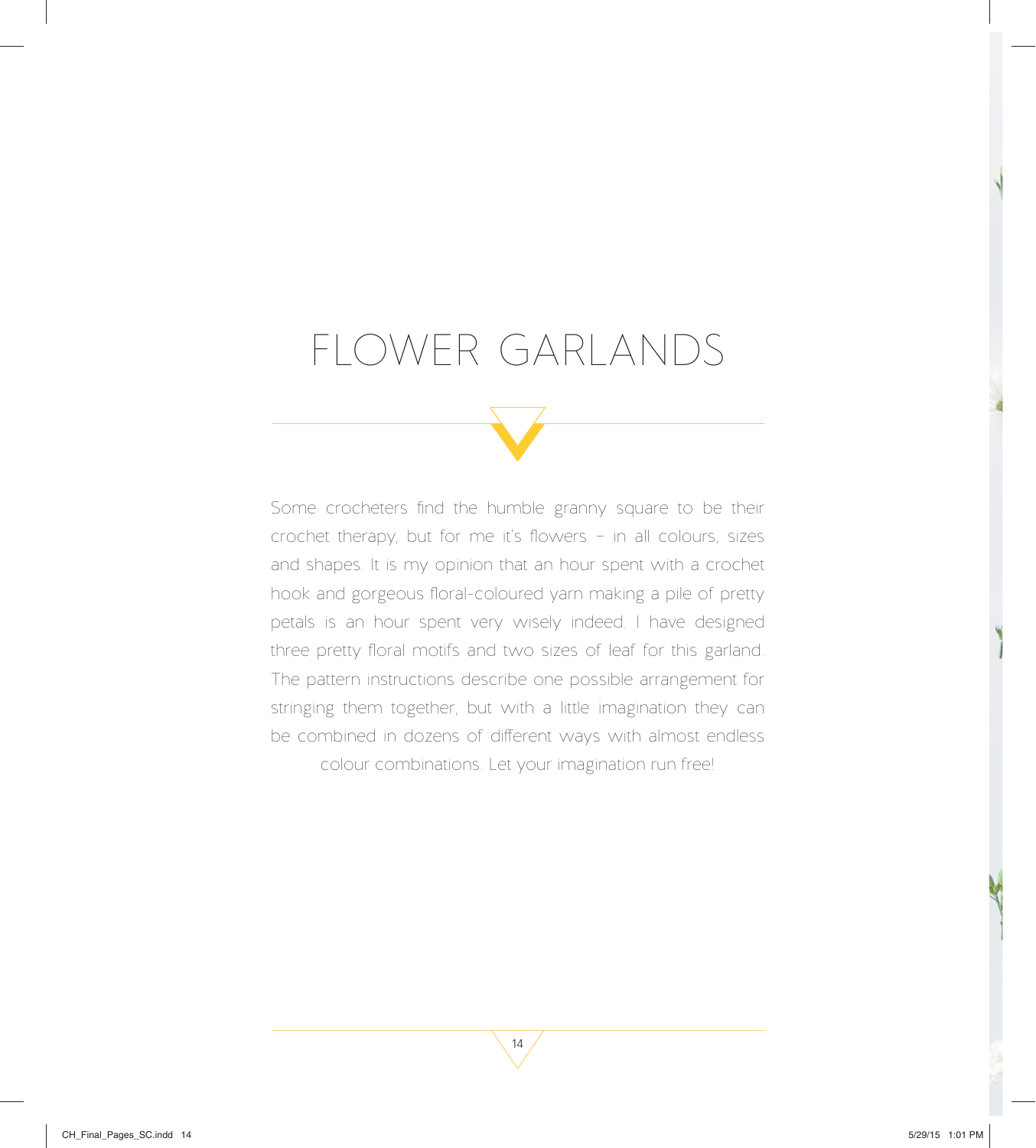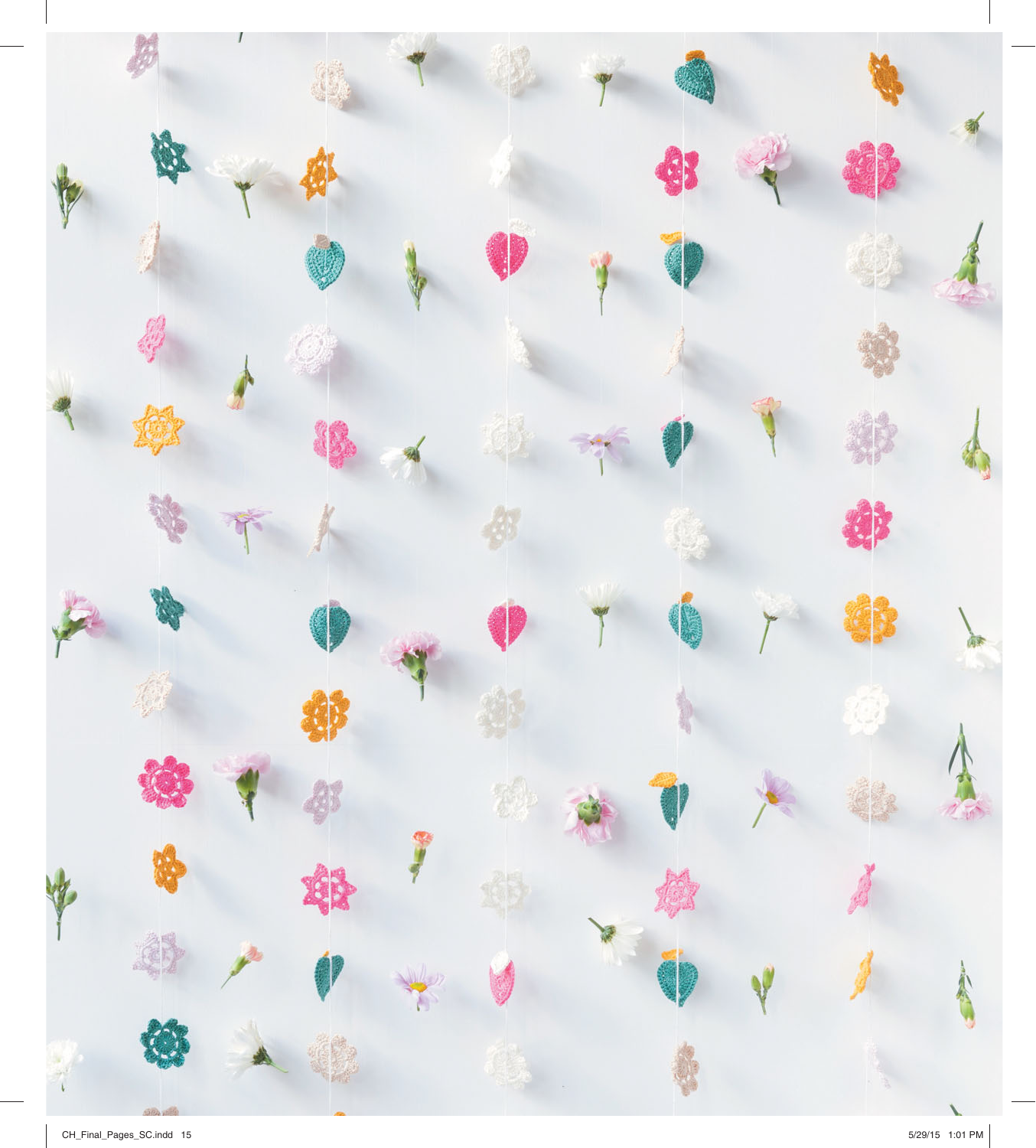

# Tools and Materials

- **F** Size 3.5mm (US E4) and 1.5mm (US 7) crochet hooks
- ▶ 50g balls (115m/126yd) of Rowan Cotton Glacé, one each in shades 865/Lipstick (yarn A), 730/Oyster (yarn B), 856/Mineral (yarn C), 845/Shell (yarn D), 844/ Green Slate (yarn E) and 100g ball (400m/437yd) of DMC Petra size 5, one in shade 54460/Off white (yarn F)
- ▶ Yarn needle
- $\blacktriangleright$  Scissors

# Yarn Substitution

This design will work well with any standard DK (worsted) weight cotton yarn or lighter, so that the motifs don't become too heavy for the garland. If using DK cotton yarn one 50g ball will be enough to complete a garland in a single colour.

#### Tension (Gauge)

6 rnds of circular motif worked in tr sts (12st inc each rnd) = 10cm  $(4in)$ 

### Finished Size

Flowers vary from 6–6.5cm (23 ⁄8–21 ⁄2in) diameter Length of garland approx. 1.45m (57in)

# GARLANDS & DECORATIONS 16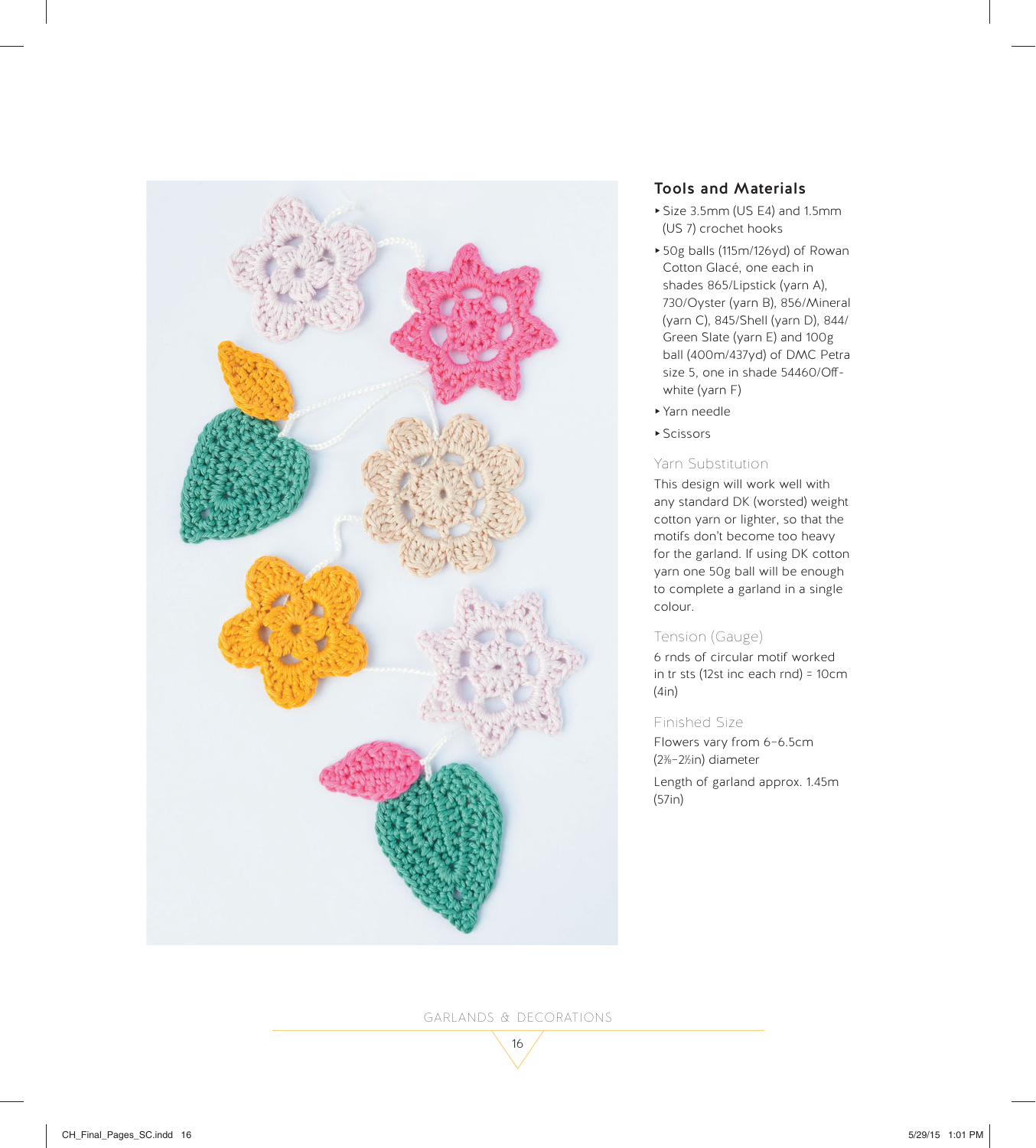# PATTERN

All flower and leaf motifs are crocheted using the 3.5mm hook.

#### $> 8$ -PETAL FLOWER MOTIF

Make 4, one each in yarns A, B, C and D.

Foundation ring and round 1: create an adjustable ring, ch3 (counts as first tr), 15tr into ring, close ring, ss into 3rd ch of starting ch3

Round 2: ch5 (counts as first htr, ch3), \*miss 1st of prev rnd, [htr, ch3] into next st\* rep from \* to \* 7 times, ss into 2nd ch of starting ch5

Round 3: ch1, \*ss into next ch-sp, ch4, 3dtr-cl into same ch-sp, ch4, ss into same ch-sp\* rep from \* to \* 8 times, ss into starting ch1, fasten off

#### $>$  5-PETAL FLOWER MOTIF

Make 4, one each in yarns A, B, C and D.

#### Foundation ring and round 1:

create an adjustable ring, ch2, 3tr-cl (counts as first 4tr-cl), \*ch4, 4tr-cl\* rep from \* to \* 4 times, ch4, close ring, ss into top of 3tr-cl

Round 2: ch1, [dc, htr, tr, 3dtr, tr, htr, dc] into each ch-sp around, ss into first dc, fasten off





FLOWER GARLANDS 17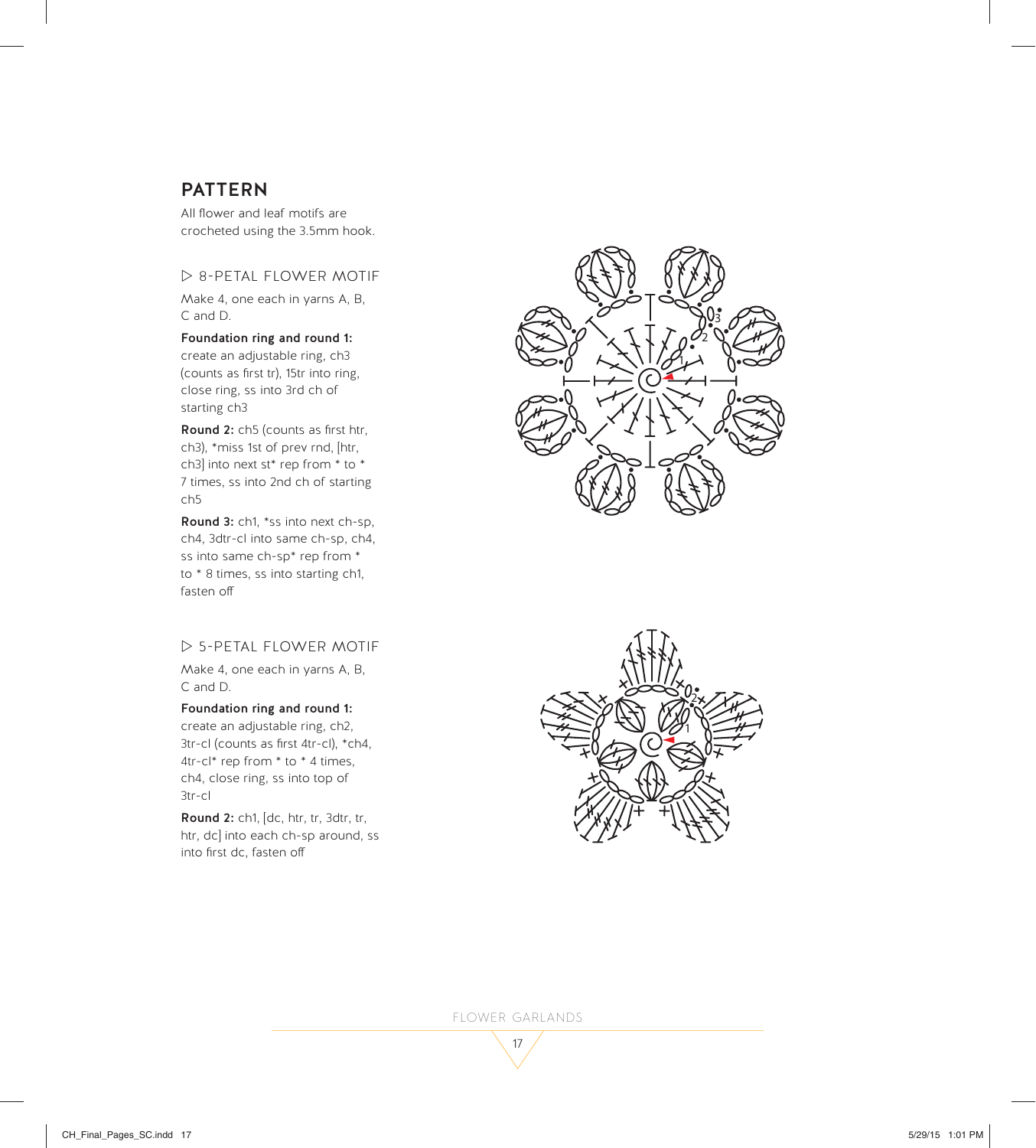



#### $\triangleright$  7-PETAL FLOWER MOTIF

Make 4, one each in yarns A, B, C and D.

### Foundation ring and round 1:

create an adjustable ring, ch2 (counts as first htr), 13htr into ring, close ring, ss into 2nd of starting ch2

Round 2: ch5, \*miss 1st tr of prev rnd, [htr, ch3] into next st\* rep from \* to \* 6 times, ss into 2nd of starting ch5

Round 3: ch1, [dc, htr, tr, ch3, dc into 3rd ch from hook, tr, htr, dc] into each ch-sp around, ss into first dc, fasten off

# $D$  LARGE LEAF MOTIF

Make 4 in yarn E.

Foundation chain: ch8

Round 1: starting in 2nd ch from hook \*dc, htr, 3tr, htr, dc\*, ch3 (leaf point), rotate the work and rep from \* to \* along the bottom of the foundation ch, turn

Round 2: ch1, dc, htr, tr, 2tr inc, 3tr, [3tr, ch2, 3tr] into leaf point chsp, 3tr, 2tr inc, tr, htr, dc, turn

Round 3: ch1, miss 1st tr of prev rnd, 2dc, 2dc inc into next 2 sts, 6dc, [dc, ch3, dc into 3rd ch from hook, dc] into leaf point ch-sp, 6dc, 2dc inc into next 2sts, 2dc, ss into next st, fasten off

#### $>$  SMALL LEAF MOTIF

Make 4, one each in yarns A, B, C and D.

#### Foundation chain: ch8

Round 1: starting in 2nd ch from hook \*dc, htr, 3tr, htr, dc\*, [ch3, dc into 3rd ch from hook] leaf point, rotate the work and rep from \* to \* along the bottom of the foundation ch, fasten off



# GARLANDS & DECORATIONS 18